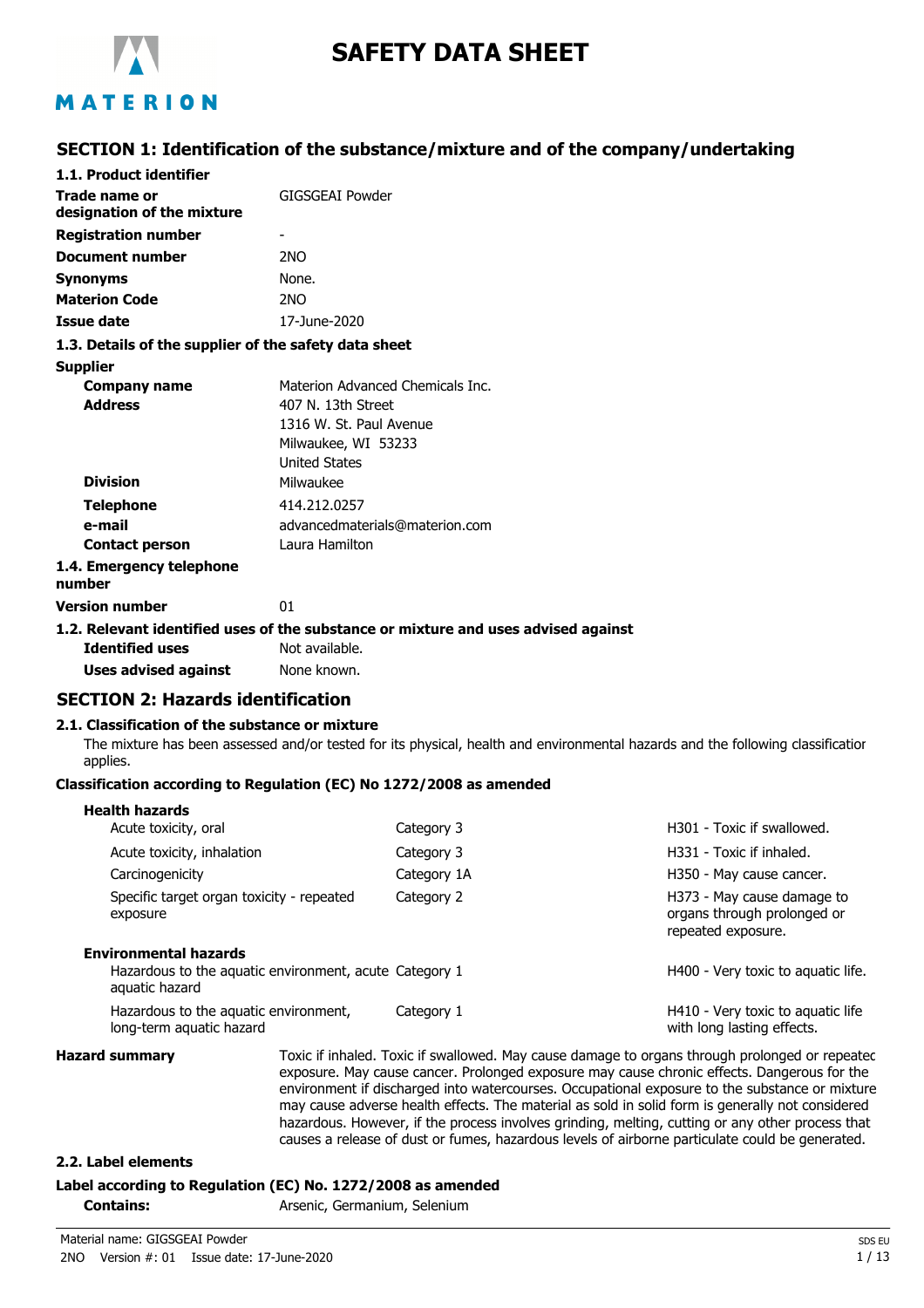**Hazard pictograms**



| <b>Signal word</b>                       | Danger                                                                                                                                                                                                                                                                                                                                                                                                                                                                          |
|------------------------------------------|---------------------------------------------------------------------------------------------------------------------------------------------------------------------------------------------------------------------------------------------------------------------------------------------------------------------------------------------------------------------------------------------------------------------------------------------------------------------------------|
| <b>Hazard statements</b>                 |                                                                                                                                                                                                                                                                                                                                                                                                                                                                                 |
| H301                                     | Toxic if swallowed.                                                                                                                                                                                                                                                                                                                                                                                                                                                             |
| H331                                     | Toxic if inhaled.                                                                                                                                                                                                                                                                                                                                                                                                                                                               |
| H350                                     | May cause cancer.                                                                                                                                                                                                                                                                                                                                                                                                                                                               |
| H373                                     | May cause damage to organs through prolonged or repeated exposure.                                                                                                                                                                                                                                                                                                                                                                                                              |
| H400                                     | Very toxic to aquatic life.                                                                                                                                                                                                                                                                                                                                                                                                                                                     |
| H410                                     | Very toxic to aquatic life with long lasting effects.                                                                                                                                                                                                                                                                                                                                                                                                                           |
| <b>Precautionary statements</b>          |                                                                                                                                                                                                                                                                                                                                                                                                                                                                                 |
| <b>Prevention</b>                        |                                                                                                                                                                                                                                                                                                                                                                                                                                                                                 |
| P201                                     | Obtain special instructions before use.                                                                                                                                                                                                                                                                                                                                                                                                                                         |
| P202                                     | Do not handle until all safety precautions have been read and understood.                                                                                                                                                                                                                                                                                                                                                                                                       |
| P260                                     | Do not breathe dust/fume/gas/mist/vapours/spray.                                                                                                                                                                                                                                                                                                                                                                                                                                |
| P261                                     | Avoid breathing dust.                                                                                                                                                                                                                                                                                                                                                                                                                                                           |
| P264                                     | Wash thoroughly after handling.                                                                                                                                                                                                                                                                                                                                                                                                                                                 |
| P270                                     | Do not eat, drink or smoke when using this product.                                                                                                                                                                                                                                                                                                                                                                                                                             |
| P <sub>271</sub>                         | Use only outdoors or in a well-ventilated area.                                                                                                                                                                                                                                                                                                                                                                                                                                 |
| P273                                     | Avoid release to the environment.                                                                                                                                                                                                                                                                                                                                                                                                                                               |
| P280                                     | Wear protective gloves/protective clothing/eye protection/face protection.                                                                                                                                                                                                                                                                                                                                                                                                      |
| <b>Response</b>                          |                                                                                                                                                                                                                                                                                                                                                                                                                                                                                 |
| $P301 + P310$                            | IF SWALLOWED: Immediately call a POISON CENTRE/doctor.                                                                                                                                                                                                                                                                                                                                                                                                                          |
| P330                                     | Rinse mouth.                                                                                                                                                                                                                                                                                                                                                                                                                                                                    |
| $P304 + P340$                            | IF INHALED: Remove person to fresh air and keep comfortable for breathing.                                                                                                                                                                                                                                                                                                                                                                                                      |
| P311                                     | Call a POISON CENTRE/doctor.                                                                                                                                                                                                                                                                                                                                                                                                                                                    |
| P391                                     | Collect spillage.                                                                                                                                                                                                                                                                                                                                                                                                                                                               |
| <b>Storage</b>                           |                                                                                                                                                                                                                                                                                                                                                                                                                                                                                 |
| $P403 + P233$                            | Store in a well-ventilated place. Keep container tightly closed.                                                                                                                                                                                                                                                                                                                                                                                                                |
| P405                                     | Store locked up.                                                                                                                                                                                                                                                                                                                                                                                                                                                                |
| <b>Disposal</b>                          |                                                                                                                                                                                                                                                                                                                                                                                                                                                                                 |
| P501                                     | Dispose of contents/container in accordance with local/regional/national/international regulations.                                                                                                                                                                                                                                                                                                                                                                             |
| <b>Supplemental label</b><br>information | 33 % of the mixture consists of component(s) of unknown acute oral toxicity. 100 % of the<br>mixture consists of component(s) of unknown acute dermal toxicity. 33 % of the mixture consists<br>of component(s) of unknown acute hazards to the aquatic environment. 33 % of the mixture<br>consists of component(s) of unknown long-term hazards to the aquatic environment.<br>For further information, please contact the Product Stewardship Department at +1.800.862.4118. |
| 2.3. Other hazards                       | Not a PBT or vPvB substance or mixture.                                                                                                                                                                                                                                                                                                                                                                                                                                         |

## **SECTION 3: Composition/information on ingredients**

### **3.2. Mixtures**

## **General information**

| <b>Chemical name</b>                        | $\frac{1}{2}$                                           | No.                    | CAS-No. / EC REACH Registration No. Index No.                                      |                      | <b>Notes</b> |
|---------------------------------------------|---------------------------------------------------------|------------------------|------------------------------------------------------------------------------------|----------------------|--------------|
| Arsenic                                     |                                                         | 7440-38-2<br>231-148-6 |                                                                                    | $033 - 001 - 00 - X$ |              |
| <b>Classification:</b>                      | Chronic 1;H410                                          |                        | Acute Tox. 3;H301, Acute Tox. 3;H331, Carc. 1A;H350, Aquatic Acute 1;H400, Aquatic |                      |              |
| Germanium                                   |                                                         | 7440-56-4<br>231-164-3 | $\overline{\phantom{a}}$                                                           |                      |              |
| <b>Classification:</b>                      | ۰                                                       |                        |                                                                                    |                      |              |
| Selenium                                    |                                                         | 7782-49-2<br>231-957-4 |                                                                                    | 034-001-00-2         |              |
| <b>Classification:</b>                      | Acute Tox. 3; H301, Acute Tox. 3; H331, STOT RE 2; H373 |                        |                                                                                    |                      |              |
| Other components below reportable<br>levels | $\leq$ 2                                                |                        |                                                                                    |                      |              |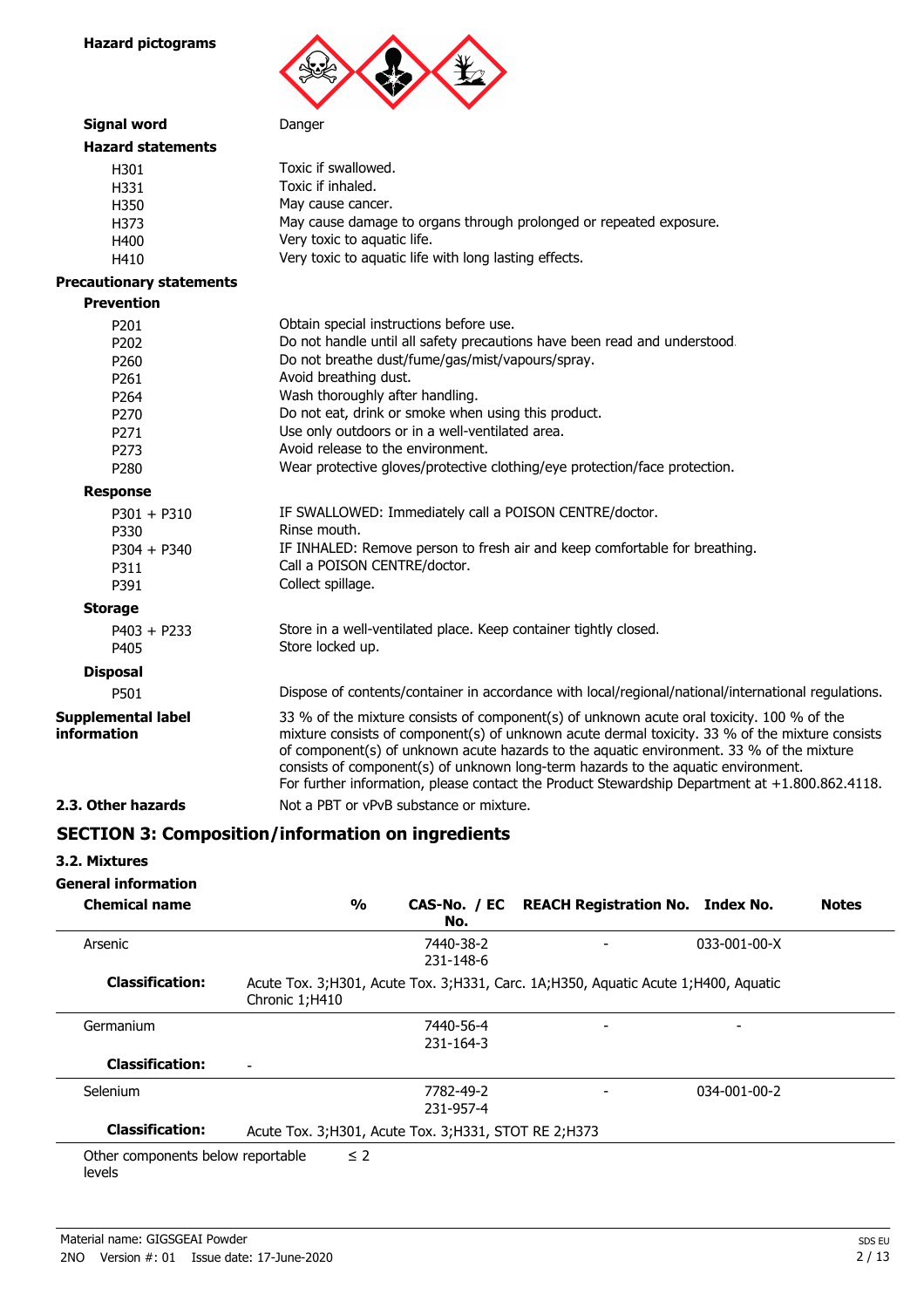#### **List of abbreviations and symbols that may be used above**

#: This substance has been assigned Union workplace exposure limit(s).

M: M-factor

PBT: persistent, bioaccumulative and toxic substance.

vPvB: very persistent and very bioaccumulative substance.

All concentrations are in percent by weight unless ingredient is a gas. Gas concentrations are in percent by volume.

**Composition comments** The full text for all H-statements is displayed in section 16.

## **SECTION 4: First aid measures**

| <b>General information</b>                                                               | IF exposed or concerned: Get medical advice/attention. If you feel unwell, seek medical advice<br>(show the label where possible). Ensure that medical personnel are aware of the material(s)<br>involved, and take precautions to protect themselves. Show this safety data sheet to the doctor in<br>attendance.                                                                                                                               |
|------------------------------------------------------------------------------------------|--------------------------------------------------------------------------------------------------------------------------------------------------------------------------------------------------------------------------------------------------------------------------------------------------------------------------------------------------------------------------------------------------------------------------------------------------|
| 4.1. Description of first aid measures                                                   |                                                                                                                                                                                                                                                                                                                                                                                                                                                  |
| <b>Inhalation</b>                                                                        | Remove victim to fresh air and keep at rest in a position comfortable for breathing. Oxygen or<br>artificial respiration if needed. Do not use mouth-to-mouth method if victim inhaled the substance.<br>Induce artificial respiration with the aid of a pocket mask equipped with a one-way valve or other<br>proper respiratory medical device. Call a POISON CENTRE or doctor/physician.                                                      |
| <b>Skin contact</b>                                                                      | Wash off with soap and water. Get medical attention if irritation develops and persists.                                                                                                                                                                                                                                                                                                                                                         |
| Eye contact                                                                              | Do not rub eyes. Rinse with water. Get medical attention if irritation develops and persists.                                                                                                                                                                                                                                                                                                                                                    |
| <b>Ingestion</b>                                                                         | Call a physician or poison control centre immediately. Rinse mouth. Do not induce vomiting without<br>advice from poison control center. If vomiting occurs, keep head low so that stomach content<br>doesn't get into the lungs. Do not use mouth-to-mouth method if victim ingested the substance.<br>Induce artificial respiration with the aid of a pocket mask equipped with a one-way valve or other<br>proper respiratory medical device. |
| 4.2. Most important<br>symptoms and effects, both<br>acute and delayed                   | Headache. Prolonged exposure may cause chronic effects.                                                                                                                                                                                                                                                                                                                                                                                          |
| 4.3. Indication of any<br>immediate medical attention<br>and special treatment<br>needed | Provide general supportive measures and treat symptomatically. Keep victim warm. Keep victim<br>under observation. Symptoms may be delayed.                                                                                                                                                                                                                                                                                                      |
| <b>SECTION 5: Firefighting measures</b>                                                  |                                                                                                                                                                                                                                                                                                                                                                                                                                                  |
| General fire hazards                                                                     | No unusual fire or explosion hazards noted.                                                                                                                                                                                                                                                                                                                                                                                                      |
| 5.1. Extinguishing media<br><b>Suitable extinguishing</b><br>media                       | Foam. Powder. Dry sand. Carbon dioxide (CO2).                                                                                                                                                                                                                                                                                                                                                                                                    |

**Unsuitable extinguishing** Do not use water jet as an extinguisher, as this will spread the fire. **media**

**5.2. Special hazards arising** During fire, gases hazardous to health may be formed.

**from the substance or mixture**

| 5.3. Advice for firefighters                               |                                                                                               |
|------------------------------------------------------------|-----------------------------------------------------------------------------------------------|
| <b>Special protective</b><br>equipment for<br>firefighters | Self-contained breathing apparatus and full protective clothing must be worn in case of fire. |
| <b>Special firefighting</b><br>procedures                  | Move containers from fire area if you can do so without risk.                                 |
| <b>Specific methods</b>                                    | Use standard firefighting procedures and consider the hazards of other involved materials.    |

### **SECTION 6: Accidental release measures**

#### **6.1. Personal precautions, protective equipment and emergency procedures**

| For non-emergency                 | Keep unnecessary personnel away. Keep people away from and upwind of spill/leak. Wear                                                                                                                                                              |
|-----------------------------------|----------------------------------------------------------------------------------------------------------------------------------------------------------------------------------------------------------------------------------------------------|
| personnel                         | appropriate protective equipment and clothing during clean-up. Avoid inhalation of dust. Ensure<br>adequate ventilation. Local authorities should be advised if significant spillages cannot be<br>contained.                                      |
| For emergency<br>responders       | Keep unnecessary personnel away.                                                                                                                                                                                                                   |
| 6.2. Environmental<br>precautions | Avoid release to the environment. Inform appropriate managerial or supervisory personnel of all<br>environmental releases. Prevent further leakage or spillage if safe to do so. Avoid discharge into<br>drains, water courses or onto the ground. |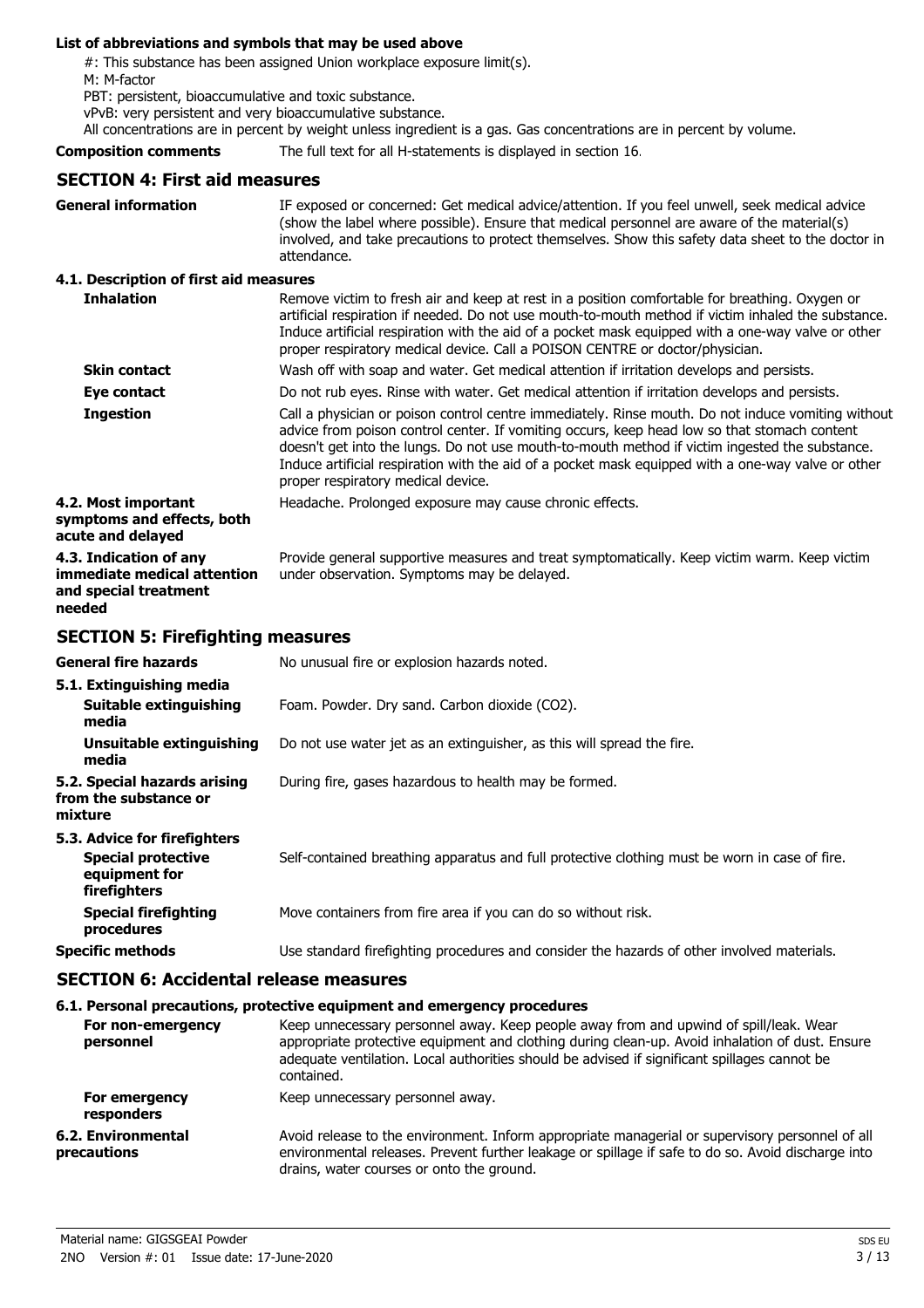| 6.3. Methods and material for<br>containment and cleaning up | Avoid dispersal of dust in the air (i.e., clearing dust surfaces with compressed air). Prevent entry<br>into waterways, sewer, basements or confined areas. Stop the flow of material, if this is without<br>risk.                                                                                                                                                                                                                                                                                                                                                |
|--------------------------------------------------------------|-------------------------------------------------------------------------------------------------------------------------------------------------------------------------------------------------------------------------------------------------------------------------------------------------------------------------------------------------------------------------------------------------------------------------------------------------------------------------------------------------------------------------------------------------------------------|
|                                                              | Large Spills: Wet down with water and dike for later disposal. Absorb in vermiculite, dry sand or<br>earth and place into containers. Shovel the material into waste container. Following product<br>recovery, flush area with water.                                                                                                                                                                                                                                                                                                                             |
|                                                              | Small Spills: Sweep up or vacuum up spillage and collect in suitable container for disposal. Wipe up<br>with absorbent material (e.g. cloth, fleece). Clean surface thoroughly to remove residual<br>contamination.                                                                                                                                                                                                                                                                                                                                               |
|                                                              | Never return spills to original containers for re-use. Put material in suitable, covered, labeled<br>containers.                                                                                                                                                                                                                                                                                                                                                                                                                                                  |
| 6.4. Reference to other<br>sections                          | Not available.                                                                                                                                                                                                                                                                                                                                                                                                                                                                                                                                                    |
| <b>SECTION 7: Handling and storage</b>                       |                                                                                                                                                                                                                                                                                                                                                                                                                                                                                                                                                                   |
| 7.1. Precautions for safe<br>handling                        | Obtain special instructions before use. Do not handle until all safety precautions have been read<br>and understood. Minimise dust generation and accumulation. Do not taste or swallow. Avoid<br>breathing dust. Avoid prolonged exposure. When using, do not eat, drink or smoke. Should be<br>handled in closed systems, if possible. Use only outdoors or in a well-ventilated area. Wear<br>appropriate personal protective equipment. Wash hands thoroughly after handling. Avoid release to<br>the environment. Observe good industrial hygiene practices. |
| 7.2. Conditions for safe<br>storage, including any           | Store locked up. Store in original tightly closed container. Store in a well-ventilated place.                                                                                                                                                                                                                                                                                                                                                                                                                                                                    |

## **SECTION 8: Exposure controls/personal protection**

## **8.1. Control parameters**

**incompatibilities**

**Occupational exposure limits**

**7.3. Specific end use(s)** Not available.

```
Austria. MAK List, OEL Ordinance (GwV), BGBl. II, no. 184/2001
```

| <b>Components</b>                                           | <b>Type</b> | <b>Value</b>          | <b>Form</b>         |
|-------------------------------------------------------------|-------------|-----------------------|---------------------|
| Selenium (CAS 7782-49-2)                                    | <b>MAK</b>  | $0,1 \, \text{mg/m}$  | Inhalable fraction. |
|                                                             | <b>STEL</b> | $0,3$ mg/m $3$        | Inhalable fraction. |
| <b>Belgium. Exposure Limit Values.</b><br><b>Components</b> | Type        | <b>Value</b>          |                     |
| Arsenic (CAS 7440-38-2)                                     | <b>TWA</b>  | $0,01 \text{ mg/m}$ 3 |                     |
| Selenium (CAS 7782-49-2)                                    | <b>TWA</b>  | $0.2 \text{ mg/m}$    |                     |
| Silicon (CAS 7440-21-3)                                     | <b>TWA</b>  | $10$ mg/m $3$         |                     |

#### **Bulgaria. OELs. Regulation No 13 on protection of workers against risks of exposure to chemical agents at work Components Type Value**

| Arsenic (CAS 7440-38-2)  | TWA | $0,05 \text{ mg/m}$ 3 |
|--------------------------|-----|-----------------------|
| Selenium (CAS 7782-49-2) | TWA | $0,2 \text{ mg/m}$    |

#### **Croatia. Dangerous Substance Exposure Limit Values in the Workplace (ELVs), Annexes 1 and 2, Narodne Novine, 13/09**

| <b>Components</b>        | Type        | <b>Value</b>            | <b>Form</b>      |
|--------------------------|-------------|-------------------------|------------------|
| Arsenic (CAS 7440-38-2)  | MAC         | $0,1 \,\mathrm{mg/m}$   |                  |
| Selenium (CAS 7782-49-2) | MAC.        | $0.1 \,\mathrm{mq/m}$ 3 |                  |
| Silicon (CAS 7440-21-3)  | <b>STEL</b> | 4 mg/m $3$              | Respirable dust. |
|                          |             | $10 \text{ mg/m}$       | Total dust.      |

#### **Cyprus. OELs. Control of factory atmosphere and dangerous substances in factories regulation, PI 311/73, as amended.**

| <b>Components</b>        | Type       | Value                  |
|--------------------------|------------|------------------------|
| Arsenic (CAS 7440-38-2)  | <b>TWA</b> | $0.01 \,\mathrm{mq/m}$ |
| Selenium (CAS 7782-49-2) | TWA        | $0,2 \text{ mg/m}$     |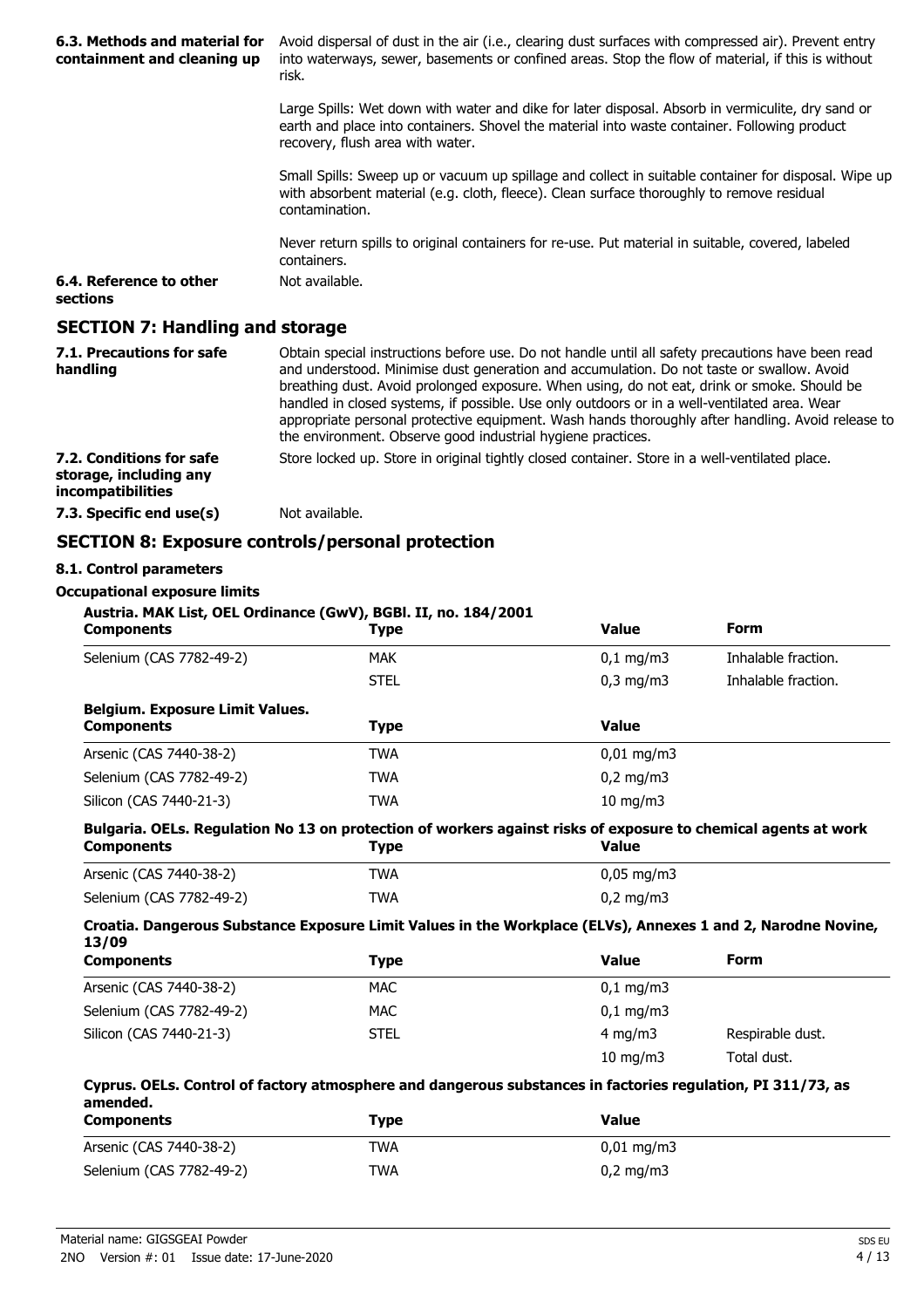| <b>Components</b>                                                                                                                                                                                                                                                                          | <b>Type</b> | <b>Value</b>             |                     |  |  |
|--------------------------------------------------------------------------------------------------------------------------------------------------------------------------------------------------------------------------------------------------------------------------------------------|-------------|--------------------------|---------------------|--|--|
| Arsenic (CAS 7440-38-2)                                                                                                                                                                                                                                                                    | Ceiling     | $0,4$ mg/m3              |                     |  |  |
|                                                                                                                                                                                                                                                                                            | <b>TWA</b>  | $0,1$ mg/m3              |                     |  |  |
| Selenium (CAS 7782-49-2)                                                                                                                                                                                                                                                                   | Ceiling     | $0,2$ mg/m3              |                     |  |  |
|                                                                                                                                                                                                                                                                                            | <b>TWA</b>  | $0,1$ mg/m3              |                     |  |  |
| <b>Denmark. Exposure Limit Values</b><br><b>Components</b>                                                                                                                                                                                                                                 | <b>Type</b> | <b>Value</b>             |                     |  |  |
| Silicon (CAS 7440-21-3)                                                                                                                                                                                                                                                                    | <b>TLV</b>  | $10 \text{ mg/m}$        |                     |  |  |
| Estonia. OELs. Occupational Exposure Limits of Hazardous Substances. (Annex of Regulation No. 293 of 18                                                                                                                                                                                    |             |                          |                     |  |  |
| September 2001)                                                                                                                                                                                                                                                                            |             |                          |                     |  |  |
| <b>Components</b>                                                                                                                                                                                                                                                                          | <b>Type</b> | <b>Value</b>             | Form                |  |  |
| Arsenic (CAS 7440-38-2)                                                                                                                                                                                                                                                                    | <b>TWA</b>  | $0.03$ mg/m3             |                     |  |  |
| Selenium (CAS 7782-49-2)                                                                                                                                                                                                                                                                   | <b>TWA</b>  | $0,1$ mg/m3              |                     |  |  |
| Silicon (CAS 7440-21-3)                                                                                                                                                                                                                                                                    | <b>TWA</b>  | 5 mg/m $3$               | Respirable dust.    |  |  |
|                                                                                                                                                                                                                                                                                            |             | $10 \text{ mg/m}$        |                     |  |  |
| <b>Finland. Workplace Exposure Limits</b>                                                                                                                                                                                                                                                  |             |                          |                     |  |  |
| <b>Components</b>                                                                                                                                                                                                                                                                          | <b>Type</b> | <b>Value</b>             |                     |  |  |
| Arsenic (CAS 7440-38-2)                                                                                                                                                                                                                                                                    | <b>TWA</b>  | $0,01$ mg/m3             |                     |  |  |
| Selenium (CAS 7782-49-2)                                                                                                                                                                                                                                                                   | <b>STEL</b> | $0,3$ mg/m $3$           |                     |  |  |
|                                                                                                                                                                                                                                                                                            | <b>TWA</b>  | $0,1$ mg/m3              |                     |  |  |
| France. Threshold Limit Values (VLEP) for Occupational Exposure to Chemicals in France, INRS ED 984<br><b>Components</b>                                                                                                                                                                   | <b>Type</b> | <b>Value</b>             |                     |  |  |
| Silicon (CAS 7440-21-3)                                                                                                                                                                                                                                                                    | <b>VME</b>  | $10$ mg/m $3$            |                     |  |  |
|                                                                                                                                                                                                                                                                                            |             |                          |                     |  |  |
| <b>Regulatory status:</b> Indicative limit (VL)                                                                                                                                                                                                                                            |             |                          |                     |  |  |
|                                                                                                                                                                                                                                                                                            |             |                          |                     |  |  |
|                                                                                                                                                                                                                                                                                            | <b>Type</b> | <b>Value</b>             | <b>Form</b>         |  |  |
| Germany. DFG MAK List (advisory OELs). Commission for the Investigation of Health Hazards of Chemical<br><b>Compounds in the Work Area (DFG)</b><br><b>Components</b><br>Selenium (CAS 7782-49-2)                                                                                          | <b>TWA</b>  | $0.02$ mg/m3             | Inhalable fraction. |  |  |
|                                                                                                                                                                                                                                                                                            |             |                          |                     |  |  |
|                                                                                                                                                                                                                                                                                            | <b>Type</b> | <b>Value</b>             | <b>Form</b>         |  |  |
|                                                                                                                                                                                                                                                                                            | <b>AGW</b>  | $0,05$ mg/m3             | Inhalable fraction. |  |  |
|                                                                                                                                                                                                                                                                                            |             |                          |                     |  |  |
|                                                                                                                                                                                                                                                                                            | <b>Type</b> | <b>Value</b>             | <b>Form</b>         |  |  |
|                                                                                                                                                                                                                                                                                            | <b>TWA</b>  | $0,1$ mg/m3              |                     |  |  |
|                                                                                                                                                                                                                                                                                            | <b>TWA</b>  | $0,2$ mg/m $3$           |                     |  |  |
|                                                                                                                                                                                                                                                                                            | <b>TWA</b>  | 5 mg/m $3$               | Respirable.         |  |  |
| Germany. TRGS 900, Limit Values in the Ambient Air at the Workplace<br><b>Components</b><br>Selenium (CAS 7782-49-2)<br>Greece. OELs (Decree No. 90/1999, as amended)<br><b>Components</b><br>Arsenic (CAS 7440-38-2)<br>Selenium (CAS 7782-49-2)<br>Silicon (CAS 7440-21-3)               |             | $10$ mg/m $3$            | Inhalable           |  |  |
|                                                                                                                                                                                                                                                                                            |             |                          |                     |  |  |
|                                                                                                                                                                                                                                                                                            | <b>Type</b> | <b>Value</b>             |                     |  |  |
|                                                                                                                                                                                                                                                                                            | Ceiling     | $0,01$ mg/m3             |                     |  |  |
|                                                                                                                                                                                                                                                                                            | <b>STEL</b> | $0,4$ mg/m3              |                     |  |  |
|                                                                                                                                                                                                                                                                                            | <b>TWA</b>  | $0,1$ mg/m3              |                     |  |  |
|                                                                                                                                                                                                                                                                                            |             |                          |                     |  |  |
|                                                                                                                                                                                                                                                                                            | <b>Type</b> | <b>Value</b>             |                     |  |  |
|                                                                                                                                                                                                                                                                                            | <b>TWA</b>  | $0,01$ mg/m3             |                     |  |  |
| Hungary. OELs. Joint Decree on Chemical Safety of Workplaces<br><b>Components</b><br>Arsenic (CAS 7440-38-2)<br>Selenium (CAS 7782-49-2)<br>Iceland. OELs. Regulation 154/1999 on occupational exposure limits<br><b>Components</b><br>Arsenic (CAS 7440-38-2)<br>Selenium (CAS 7782-49-2) | <b>TWA</b>  |                          |                     |  |  |
|                                                                                                                                                                                                                                                                                            |             | $0,1$ mg/m3              |                     |  |  |
| Silicon (CAS 7440-21-3)                                                                                                                                                                                                                                                                    | <b>TWA</b>  | $0,7$ mg/m3<br>$0,5$ ppm |                     |  |  |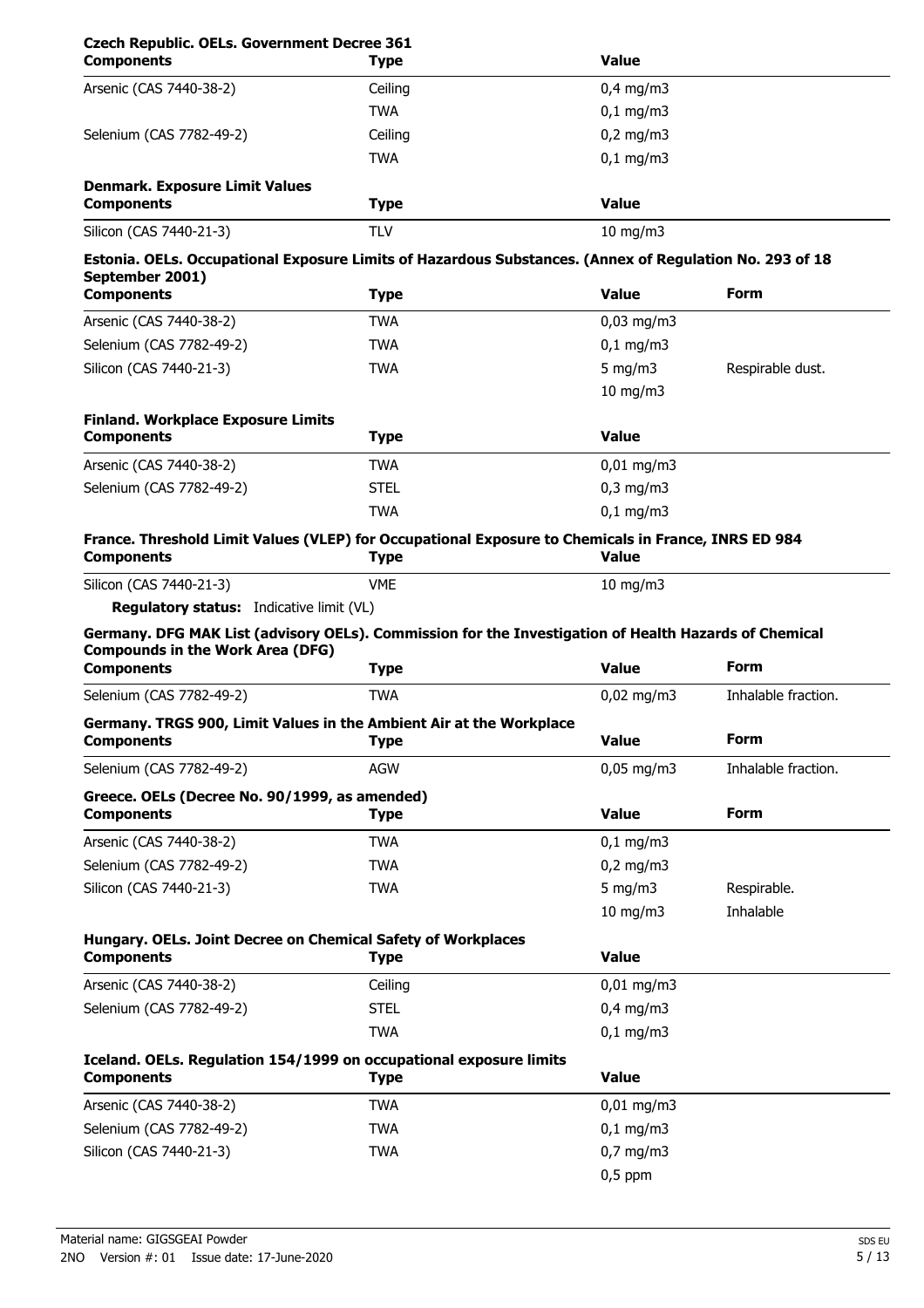| <b>Ireland. Occupational Exposure Limits</b><br><b>Components</b>                                                                                                                                                                        | <b>Type</b> | <b>Value</b>                  | Form                  |
|------------------------------------------------------------------------------------------------------------------------------------------------------------------------------------------------------------------------------------------|-------------|-------------------------------|-----------------------|
| Arsenic (CAS 7440-38-2)                                                                                                                                                                                                                  | <b>TWA</b>  | $0,01$ mg/m3                  |                       |
| Selenium (CAS 7782-49-2)                                                                                                                                                                                                                 | <b>TWA</b>  | $0,1$ mg/m3                   |                       |
| Silicon (CAS 7440-21-3)                                                                                                                                                                                                                  | <b>TWA</b>  | $4$ mg/m $3$                  | Respirable dust.      |
|                                                                                                                                                                                                                                          |             | 10 mg/m $3$                   | Total inhalable dust. |
| <b>Italy. Occupational Exposure Limits</b><br><b>Components</b>                                                                                                                                                                          | <b>Type</b> | <b>Value</b>                  |                       |
| Arsenic (CAS 7440-38-2)                                                                                                                                                                                                                  | <b>TWA</b>  | $0,01$ mg/m3                  |                       |
| Selenium (CAS 7782-49-2)                                                                                                                                                                                                                 | <b>TWA</b>  | $0,2$ mg/m $3$                |                       |
| Lithuania. OELs. Limit Values for Chemical Substances, General Requirements<br><b>Components</b>                                                                                                                                         | <b>Type</b> | Value                         |                       |
| Arsenic (CAS 7440-38-2)                                                                                                                                                                                                                  | TWA         | $0,03$ mg/m3                  |                       |
| Germanium (CAS<br>7440-56-4)                                                                                                                                                                                                             | <b>TWA</b>  | 2 mg/m $3$                    |                       |
| Selenium (CAS 7782-49-2)                                                                                                                                                                                                                 | <b>TWA</b>  | $0,1 \, \text{mg/m}$          |                       |
| <b>Netherlands. OELs (binding)</b><br><b>Components</b>                                                                                                                                                                                  | <b>Type</b> | <b>Value</b>                  |                       |
| Arsenic (CAS 7440-38-2)                                                                                                                                                                                                                  | <b>TWA</b>  | 0,0028 mg/m3                  |                       |
| Norway. Administrative Norms for Contaminants in the Workplace<br><b>Components</b>                                                                                                                                                      | <b>Type</b> | <b>Value</b>                  |                       |
| Arsenic (CAS 7440-38-2)                                                                                                                                                                                                                  | <b>TLV</b>  | $0,01$ mg/m3                  |                       |
| Selenium (CAS 7782-49-2)                                                                                                                                                                                                                 | <b>TLV</b>  | $0,05$ mg/m3                  |                       |
| Silicon (CAS 7440-21-3)                                                                                                                                                                                                                  | <b>TLV</b>  | 10 mg/m3                      |                       |
| Ordinance of the Minister of Labour and Social Policy on 6 June 2014 on the maximum permissible concentrations<br>and intensities of harmful health factors in the work environment, Journal of Laws 2014, item 817<br><b>Components</b> | <b>Type</b> | <b>Value</b>                  |                       |
|                                                                                                                                                                                                                                          | <b>TWA</b>  |                               |                       |
| Arsenic (CAS 7440-38-2)<br>Selenium (CAS 7782-49-2)                                                                                                                                                                                      | <b>STEL</b> | 0,01 mg/m3                    |                       |
|                                                                                                                                                                                                                                          | <b>TWA</b>  | $0,3$ mg/m $3$<br>$0,1$ mg/m3 |                       |
|                                                                                                                                                                                                                                          |             |                               |                       |
| Portugal. VLEs. Norm on occupational exposure to chemical agents (NP 1796)<br><b>Components</b>                                                                                                                                          | <b>Type</b> | <b>Value</b>                  |                       |
| Arsenic (CAS 7440-38-2)                                                                                                                                                                                                                  | <b>TWA</b>  | $0,01 \text{ mg/m}$ 3         |                       |
| Selenium (CAS 7782-49-2)                                                                                                                                                                                                                 | <b>TWA</b>  | $0,2$ mg/m3                   |                       |
| Romania. OELs. Protection of workers from exposure to chemical agents at the workplace<br><b>Components</b>                                                                                                                              | <b>Type</b> | <b>Value</b>                  |                       |
| Arsenic (CAS 7440-38-2)                                                                                                                                                                                                                  | <b>STEL</b> | $0,1$ mg/m3                   |                       |
|                                                                                                                                                                                                                                          | <b>TWA</b>  | $0,01$ mg/m3                  |                       |
| Germanium (CAS<br>7440-56-4)                                                                                                                                                                                                             | <b>STEL</b> | 5 mg/m $3$                    |                       |
|                                                                                                                                                                                                                                          | <b>TWA</b>  | $2$ mg/m $3$                  |                       |
| Selenium (CAS 7782-49-2)                                                                                                                                                                                                                 | <b>STEL</b> | $0,2$ mg/m3                   |                       |
|                                                                                                                                                                                                                                          | <b>TWA</b>  | $0,1$ mg/m3                   |                       |
| Slovakia. OELs. Regulation No. 300/2007 concerning protection of health in work with chemical agents<br><b>Components</b>                                                                                                                | <b>Type</b> | <b>Value</b>                  | Form                  |
| Selenium (CAS 7782-49-2)                                                                                                                                                                                                                 | <b>TWA</b>  | $0,1$ mg/m3                   |                       |
| Silicon (CAS 7440-21-3)                                                                                                                                                                                                                  | <b>TWA</b>  | $4$ mg/m $3$                  | Respirable fraction.  |
|                                                                                                                                                                                                                                          |             | 10 mg/m3                      | Inhalable fraction.   |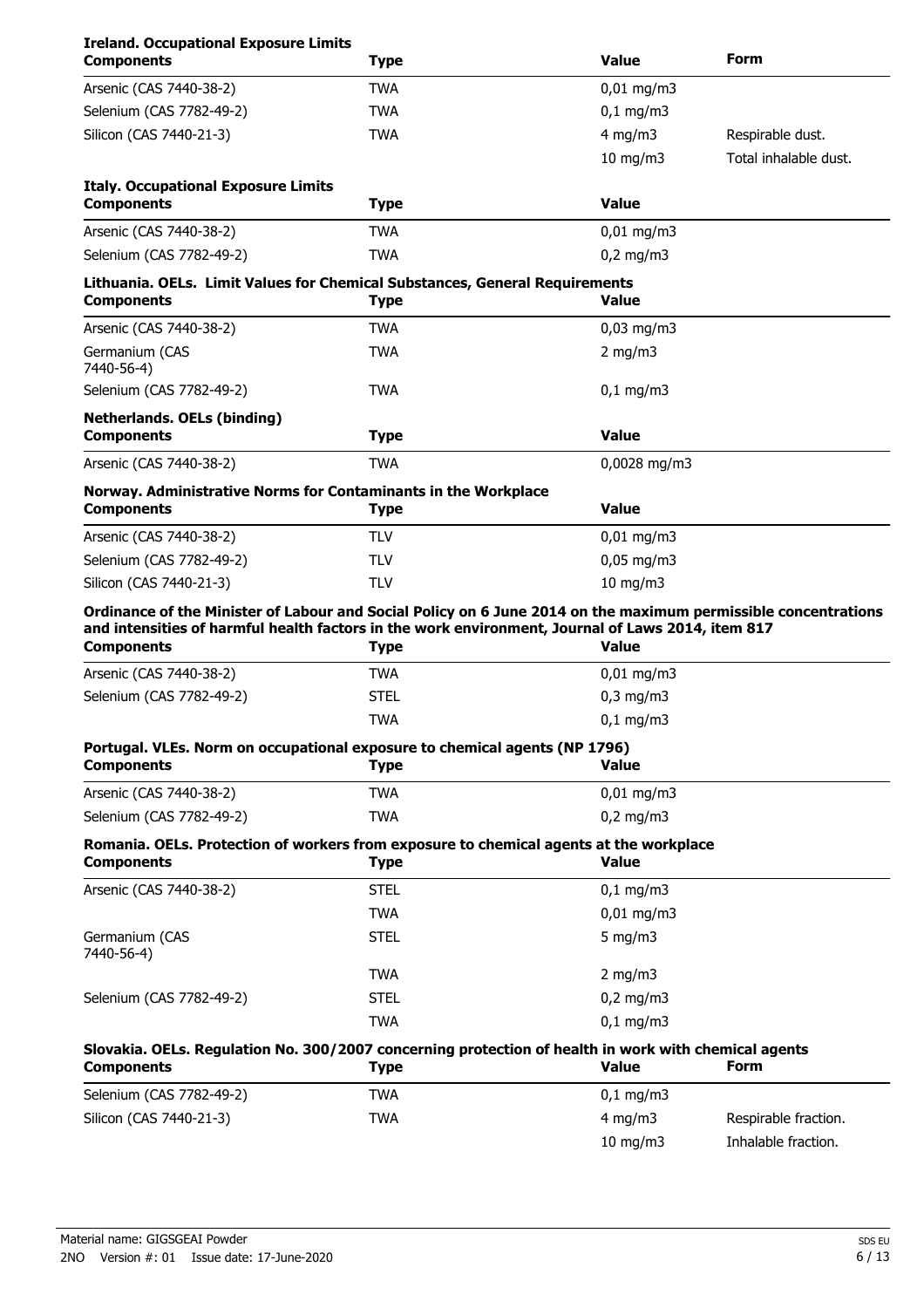| <b>Components</b>                                                                              | <b>Type</b> | <b>Value</b>          | <b>Form</b>          |  |
|------------------------------------------------------------------------------------------------|-------------|-----------------------|----------------------|--|
| Selenium (CAS 7782-49-2)                                                                       | <b>TWA</b>  | $0,1$ mg/m3           | Inhalable fraction.  |  |
| <b>Spain. Occupational Exposure Limits</b>                                                     |             |                       |                      |  |
| <b>Components</b>                                                                              | <b>Type</b> | <b>Value</b>          |                      |  |
| Arsenic (CAS 7440-38-2)                                                                        | <b>TWA</b>  | $0,01 \text{ mg/m}$ 3 |                      |  |
| Selenium (CAS 7782-49-2)                                                                       | <b>TWA</b>  | $0,1$ mg/m3           |                      |  |
| Sweden. OELs. Work Environment Authority (AV), Occupational Exposure Limit Values (AFS 2015:7) |             |                       |                      |  |
| <b>Components</b>                                                                              | Type        | <b>Value</b>          | <b>Form</b>          |  |
| Arsenic (CAS 7440-38-2)                                                                        | <b>TWA</b>  | $0,01 \text{ mg/m}$ 3 | Total dust.          |  |
| Selenium (CAS 7782-49-2)                                                                       | <b>TWA</b>  | $0,1$ mg/m3           | Total dust.          |  |
| Switzerland. SUVA Grenzwerte am Arbeitsplatz                                                   |             |                       |                      |  |
| <b>Components</b>                                                                              | <b>Type</b> | <b>Value</b>          | <b>Form</b>          |  |
| Selenium (CAS 7782-49-2)                                                                       | <b>STEL</b> | $0,16$ mg/m3          | Inhalable fraction.  |  |
|                                                                                                | <b>TWA</b>  | $0,02 \text{ mg/m}$ 3 | Inhalable fraction.  |  |
| Silicon (CAS 7440-21-3)                                                                        | <b>TWA</b>  | $3$ mg/m $3$          | Respirable fraction. |  |
| UK. EH40 Workplace Exposure Limits (WELs)                                                      |             |                       |                      |  |
| <b>Components</b>                                                                              | Type        | <b>Value</b>          | <b>Form</b>          |  |
| Arsenic (CAS 7440-38-2)                                                                        | <b>TWA</b>  | $0.1 \text{ mg/m}$    |                      |  |
| Selenium (CAS 7782-49-2)                                                                       | <b>TWA</b>  | $0,1$ mg/m3           |                      |  |
| Silicon (CAS 7440-21-3)                                                                        | <b>TWA</b>  | $4 \text{ mg/m}$      | Respirable dust.     |  |
|                                                                                                |             | $10$ mg/m $3$         | Inhalable dust.      |  |

## **Croatia. BLV. Dangerous Substance Exposure Limit Values at Workplace, Annexes 4 (as amended)**

| <b>Components</b>       | Value         | <b>Determinant</b> | <b>Specimen</b> | <b>Sampling Time</b> |  |
|-------------------------|---------------|--------------------|-----------------|----------------------|--|
| Arsenic (CAS 7440-38-2) | 70 µg/l       | Arsenic            | Urine           | ж                    |  |
|                         | $0.93$ umol/l | Arsenic            | Urine           |                      |  |
| .                       |               |                    |                 |                      |  |

\* - For sampling details, please see the source document.

#### **Czech Republic. Limit Values for Indictators of Biological Exposure Tests in Urine and Blood, Annex 2, Tables 1 and 2, Government Decree 432/2003 Sb.**

| <b>Components</b>       | Value                  | <b>Determinant</b> | <b>Specimen</b>        | <b>Sampling Time</b> |  |
|-------------------------|------------------------|--------------------|------------------------|----------------------|--|
| Arsenic (CAS 7440-38-2) | 0,075 µmol/mmol        | Arsenic            | Creatinine in<br>urine | $\ast$               |  |
|                         | $0.05 \,\mathrm{mq/q}$ | Arsenic            | Creatinine in<br>urine | $\ast$               |  |

\* - For sampling details, please see the source document.

| Finland. HTP-arvot, App 2., Biological Limit Values, (BRA/BGV), Social Affairs and Ministry of Health |          |             |                                              |                        |  |  |
|-------------------------------------------------------------------------------------------------------|----------|-------------|----------------------------------------------|------------------------|--|--|
| <b>Components</b>                                                                                     | Value    | Determinant |                                              | Specimen Sampling Time |  |  |
| $A_{\text{max}}$ $\sim$ $I$ $C$ $\wedge$ $C$ $T$ $A$ $A$ $\wedge$ $D$ $\wedge$ $D$                    | 70 ----- | T.          | $\blacksquare$ $\blacksquare$ $\blacksquare$ |                        |  |  |

| Arsenic (CAS 7440-38-2) 70 nmol/l | Inorganic | Urine |  |
|-----------------------------------|-----------|-------|--|
|                                   | arsenic   |       |  |

\* - For sampling details, please see the source document.

### **France. Biological indicators of exposure (IBE) (National Institute for Research and Security (INRS, ND 2065) Components Value Determinant Specimen Sampling Time**

| Arsenic (CAS 7440-38-2) 0,05 mg/g | Métabolites de<br>l'arsenic<br>inorganique | Creatinine in<br>urine | ж |  |
|-----------------------------------|--------------------------------------------|------------------------|---|--|

\* - For sampling details, please see the source document.

## **Hungary. Chemical Safety at Workplace Ordinance Joint Decree No. 25/2000 (Annex 2): Permissible limit values of biological exposure (effect) indices**

| <b>Components</b>                 | Value | <b>Determinant</b> | <b>Specimen</b>        | <b>Sampling Time</b> |
|-----------------------------------|-------|--------------------|------------------------|----------------------|
| Arsenic (CAS 7440-38-2) 0,13 mg/g |       | Arsenic            | Creatinine in<br>urine |                      |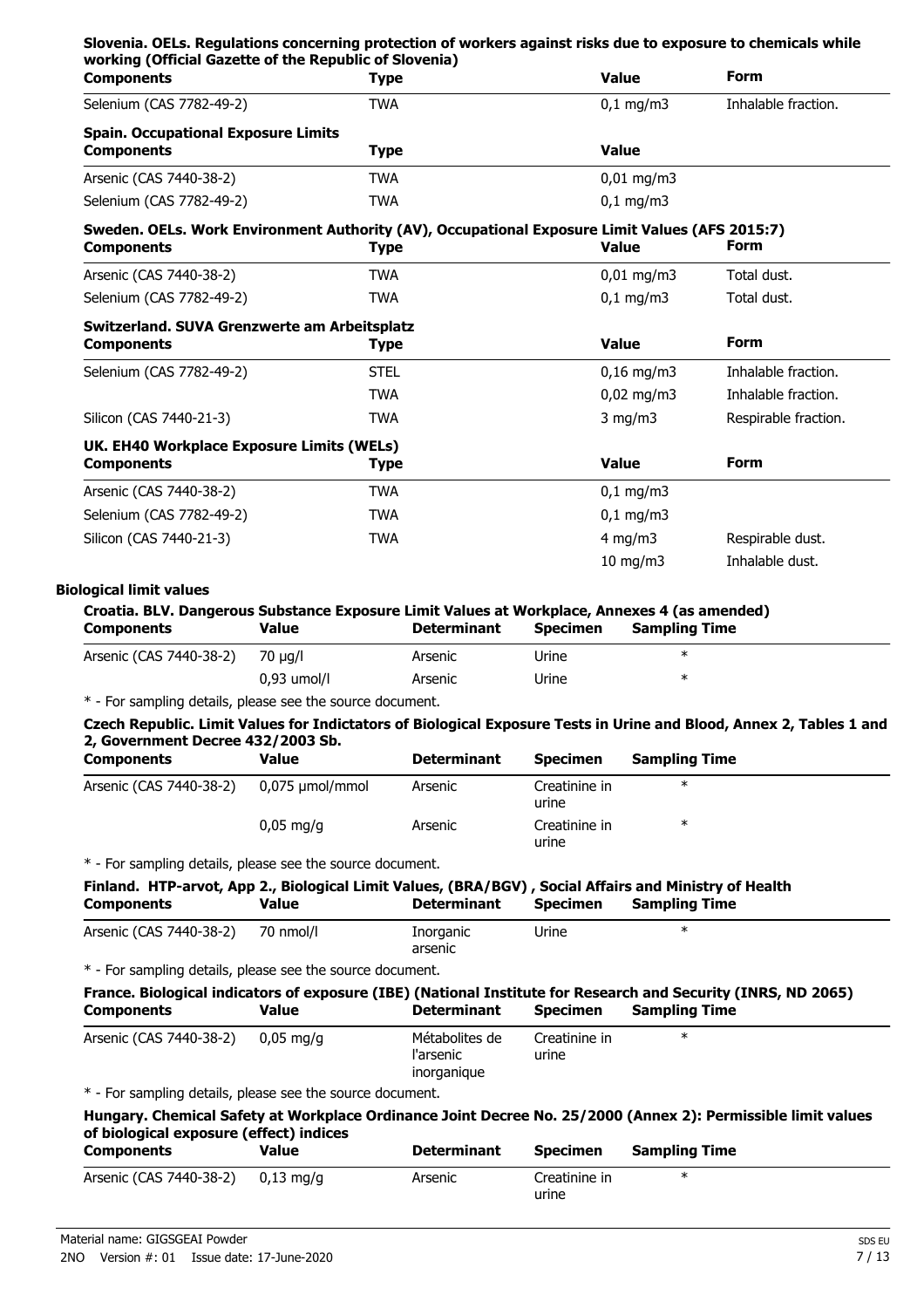#### **Hungary. Chemical Safety at Workplace Ordinance Joint Decree No. 25/2000 (Annex 2): Permissible limit values of biological exposure (effect) indices**

| <b>Components</b>                   | Value               | <b>Determinant</b> | <b>Specimen</b>        | <b>Sampling Time</b> |
|-------------------------------------|---------------------|--------------------|------------------------|----------------------|
|                                     | $0,2 \mu$ mol/mmol  | Arsenic            | Creatinine in<br>urine | $\ast$               |
| Selenium (CAS 7782-49-2) 0,075 mg/g |                     | <b>Selenium</b>    | Creatinine in<br>urine | $\ast$               |
|                                     | $0,11 \mu$ mol/mmol | Selenium           | Creatinine in<br>urine | $\ast$               |

\* - For sampling details, please see the source document.

| Spain. Biological Limit Values (VLBs), Occupational Exposure Limits for Chemical Agents, Table 4 |       |                    |                 |                      |  |
|--------------------------------------------------------------------------------------------------|-------|--------------------|-----------------|----------------------|--|
| <b>Components</b>                                                                                | Value | <b>Determinant</b> | <b>Specimen</b> | <b>Sampling Time</b> |  |

| Arsenic (CAS 7440-38-2)                                                                            | 35 µg/l                                                   | Arsénico<br>inorgánico más<br>metabolitos<br>metilados como<br>As | Urine           | $\ast$        |  |  |  |  |
|----------------------------------------------------------------------------------------------------|-----------------------------------------------------------|-------------------------------------------------------------------|-----------------|---------------|--|--|--|--|
|                                                                                                    | * - For sampling details, please see the source document. |                                                                   |                 |               |  |  |  |  |
| Switzerland. BAT-Werte (Biological Limit Values in the Workplace as per SUVA)<br><b>Components</b> | Value                                                     | <b>Determinant</b>                                                | <b>Specimen</b> | Sampling Time |  |  |  |  |

| Arsenic (CAS 7440-38-2)                                               | 50 $\mu$ g/l   | Anorganisches<br>Arsen und<br>methylierte<br>Metaboliten                  | Urine | $\ast$                                                                                                                                                                                                                                                                                                                                                                                                 |
|-----------------------------------------------------------------------|----------------|---------------------------------------------------------------------------|-------|--------------------------------------------------------------------------------------------------------------------------------------------------------------------------------------------------------------------------------------------------------------------------------------------------------------------------------------------------------------------------------------------------------|
| * - For sampling details, please see the source document.             |                |                                                                           |       |                                                                                                                                                                                                                                                                                                                                                                                                        |
| <b>Recommended monitoring</b><br>procedures                           |                | Follow standard monitoring procedures.                                    |       |                                                                                                                                                                                                                                                                                                                                                                                                        |
| <b>Derived no effect levels</b><br>(DNELs)                            | Not available. |                                                                           |       |                                                                                                                                                                                                                                                                                                                                                                                                        |
| <b>Predicted no effect</b><br>concentrations (PNECs)                  | Not available. |                                                                           |       |                                                                                                                                                                                                                                                                                                                                                                                                        |
| 8.2. Exposure controls                                                |                |                                                                           |       |                                                                                                                                                                                                                                                                                                                                                                                                        |
| <b>Appropriate engineering</b><br>controls                            |                |                                                                           |       | Good general ventilation (typically 10 air changes per hour) should be used. Ventilation rates should<br>be matched to conditions. If applicable, use process enclosures, local exhaust ventilation, or other<br>engineering controls to maintain airborne levels below recommended exposure limits. If exposure<br>limits have not been established, maintain airborne levels to an acceptable level. |
| Individual protection measures, such as personal protective equipment |                |                                                                           |       |                                                                                                                                                                                                                                                                                                                                                                                                        |
| <b>General information</b>                                            | equipment.     |                                                                           |       | Use personal protective equipment as required. Personal protection equipment should be chosen<br>according to the CEN standards and in discussion with the supplier of the personal protective                                                                                                                                                                                                         |
| Eye/face protection                                                   |                | If contact is likely, safety glasses with side shields are recommended.   |       |                                                                                                                                                                                                                                                                                                                                                                                                        |
| <b>Skin protection</b>                                                |                |                                                                           |       |                                                                                                                                                                                                                                                                                                                                                                                                        |
| - Hand protection                                                     |                | Wear appropriate chemical resistant gloves.                               |       |                                                                                                                                                                                                                                                                                                                                                                                                        |
| - Other                                                               |                |                                                                           |       | Wear suitable protective clothing. Use of an impervious apron is recommended.                                                                                                                                                                                                                                                                                                                          |
| <b>Respiratory protection</b>                                         |                | In case of insufficient ventilation, wear suitable respiratory equipment. |       |                                                                                                                                                                                                                                                                                                                                                                                                        |
| <b>Thermal hazards</b>                                                |                | Wear appropriate thermal protective clothing, when necessary.             |       |                                                                                                                                                                                                                                                                                                                                                                                                        |
| <b>Hygiene measures</b>                                               | contaminants.  |                                                                           |       | Observe any medical surveillance requirements. Keep away from food and drink. Always observe<br>good personal hygiene measures, such as washing after handling the material and before eating,<br>drinking, and/or smoking. Routinely wash work clothing and protective equipment to remove                                                                                                            |
| <b>Environmental exposure</b><br>controls                             |                |                                                                           |       | Inform appropriate managerial or supervisory personnel of all environmental releases.                                                                                                                                                                                                                                                                                                                  |
| FATTAN A. Bhushaal and ahamisal nuan uti                              |                |                                                                           |       |                                                                                                                                                                                                                                                                                                                                                                                                        |

## **SECTION 9: Physical and chemical properties**

## **9.1. Information on basic physical and chemical properties**

#### **Appearance**

| <b>Physical state</b> | Solid. |
|-----------------------|--------|
| Form                  | Solid. |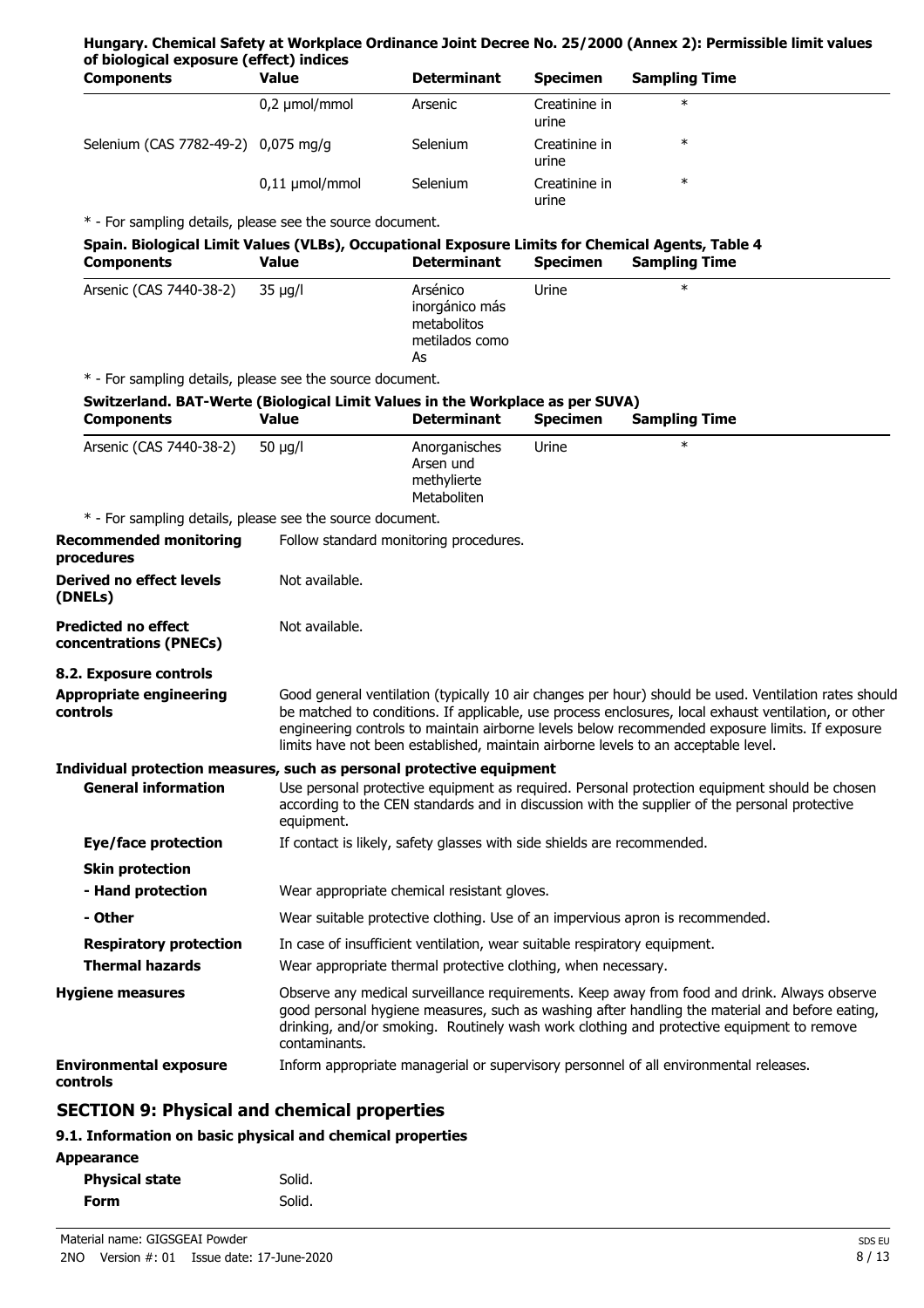| Colour                                              | Not available.             |
|-----------------------------------------------------|----------------------------|
|                                                     |                            |
| Odour                                               | Not available.             |
| <b>Odour threshold</b>                              | Not available.             |
| pН                                                  | Not available.             |
| <b>Melting point/freezing point</b>                 | 180 °C (356 °F) estimated  |
| <b>Initial boiling point and</b><br>boiling range   | 685 °C (1265 °F) estimated |
| <b>Flash point</b>                                  | Not available.             |
| <b>Evaporation rate</b>                             | Not available.             |
| <b>Flammability (solid, gas)</b>                    | Not available.             |
| <b>Upper/lower flammability or explosive limits</b> |                            |
| <b>Flammability limit - lower</b><br>(%)            | Not available.             |
| <b>Flammability limit -</b><br>upper $(% )$         | Not available.             |
| <b>Vapour pressure</b>                              | 4255,64 hPa estimated      |
| <b>Vapour density</b>                               | Not available.             |
| <b>Relative density</b>                             | Not available.             |
| Solubility(ies)                                     |                            |
| <b>Solubility (water)</b>                           | Not available.             |
| <b>Partition coefficient</b><br>(n-octanol/water)   | Not available.             |
| <b>Auto-ignition temperature</b>                    | Not available.             |
| <b>Decomposition temperature</b>                    | Not available.             |
| <b>Viscosity</b>                                    | Not available.             |
| <b>Explosive properties</b>                         | Not explosive.             |
| <b>Oxidising properties</b>                         | Not oxidising.             |
| 9.2. Other information                              |                            |
| <b>Density</b>                                      | 4,83 g/cm3 estimated       |
| <b>Specific gravity</b>                             | 4,83 estimated             |

## **SECTION 10: Stability and reactivity**

| 10.1. Reactivity                            | The product is stable and non-reactive under normal conditions of use, storage and transport. |
|---------------------------------------------|-----------------------------------------------------------------------------------------------|
| 10.2. Chemical stability                    | Material is stable under normal conditions.                                                   |
| 10.3. Possibility of hazardous<br>reactions | No dangerous reaction known under conditions of normal use.                                   |
| 10.4. Conditions to avoid                   | Contact with incompatible materials.                                                          |
| 10.5. Incompatible materials                | Acids. Strong oxidising agents. Fluorine. Chlorine.                                           |
| 10.6. Hazardous<br>decomposition products   | No hazardous decomposition products are known.                                                |

## **SECTION 11: Toxicological information**

| <b>General information</b>                      | Occupational exposure to the substance or mixture may cause adverse effects. |  |  |
|-------------------------------------------------|------------------------------------------------------------------------------|--|--|
| <b>Information on likely routes of exposure</b> |                                                                              |  |  |
| <b>Inhalation</b>                               | Toxic if inhaled.                                                            |  |  |
| <b>Skin contact</b>                             | No adverse effects due to skin contact are expected.                         |  |  |
| Eye contact                                     | Direct contact with eyes may cause temporary irritation.                     |  |  |
| <b>Ingestion</b>                                | Toxic if swallowed.                                                          |  |  |
| <b>Symptoms</b>                                 | Headache.                                                                    |  |  |
| 11.1. Information on toxicological effects      |                                                                              |  |  |
| <b>Acute toxicity</b>                           | Toxic if inhaled. Toxic if swallowed.                                        |  |  |
| <b>Skin corrosion/irritation</b>                | Due to partial or complete lack of data the classification is not possible.  |  |  |
| Serious eye damage/eye<br>irritation            | Due to partial or complete lack of data the classification is not possible.  |  |  |
| <b>Respiratory sensitisation</b>                | Due to partial or complete lack of data the classification is not possible.  |  |  |
| <b>Skin sensitisation</b>                       | Due to partial or complete lack of data the classification is not possible.  |  |  |

Material name: GIGSGEAI Powder SDS EU

2NO Version #: 01 Issue date: 17-June-2020 9 / 13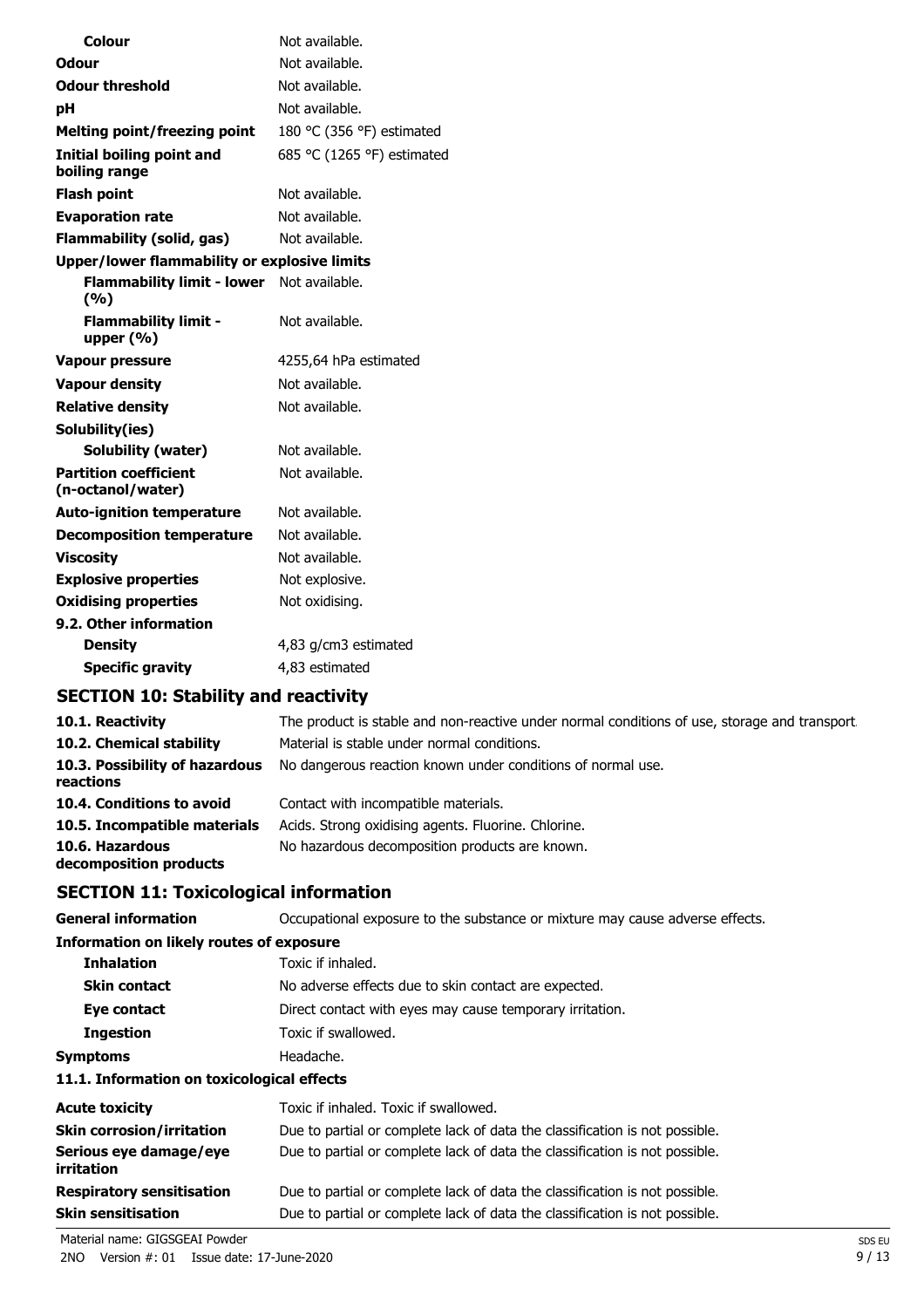| <b>Germ cell mutagenicity</b>                                                | Due to partial or complete lack of data the classification is not possible.                                                                                                                |                                                                      |                                                                                  |                                                                                                              |
|------------------------------------------------------------------------------|--------------------------------------------------------------------------------------------------------------------------------------------------------------------------------------------|----------------------------------------------------------------------|----------------------------------------------------------------------------------|--------------------------------------------------------------------------------------------------------------|
| Carcinogenicity                                                              | May cause cancer.                                                                                                                                                                          |                                                                      |                                                                                  |                                                                                                              |
| at work (as amended)                                                         |                                                                                                                                                                                            |                                                                      |                                                                                  | Hungary. 26/2000 EüM Ordinance on protection against and preventing risk relating to exposure to carcinogens |
| Not listed.                                                                  |                                                                                                                                                                                            |                                                                      |                                                                                  |                                                                                                              |
| <b>IARC Monographs. Overall Evaluation of Carcinogenicity</b>                |                                                                                                                                                                                            |                                                                      |                                                                                  |                                                                                                              |
| Arsenic (CAS 7440-38-2)<br>Selenium (CAS 7782-49-2)                          |                                                                                                                                                                                            |                                                                      | 1 Carcinogenic to humans.<br>3 Not classifiable as to carcinogenicity to humans. |                                                                                                              |
| <b>Reproductive toxicity</b>                                                 |                                                                                                                                                                                            |                                                                      | Due to partial or complete lack of data the classification is not possible.      |                                                                                                              |
| <b>Specific target organ toxicity</b><br>- single exposure                   |                                                                                                                                                                                            |                                                                      | Due to partial or complete lack of data the classification is not possible.      |                                                                                                              |
| <b>Specific target organ toxicity</b><br>- repeated exposure                 |                                                                                                                                                                                            | May cause damage to organs through prolonged or repeated exposure.   |                                                                                  |                                                                                                              |
| <b>Aspiration hazard</b>                                                     |                                                                                                                                                                                            |                                                                      | Due to partial or complete lack of data the classification is not possible.      |                                                                                                              |
| Mixture versus substance<br>information                                      | No information available.                                                                                                                                                                  |                                                                      |                                                                                  |                                                                                                              |
| <b>Other information</b>                                                     | Not available.                                                                                                                                                                             |                                                                      |                                                                                  |                                                                                                              |
| <b>SECTION 12: Ecological information</b>                                    |                                                                                                                                                                                            |                                                                      |                                                                                  |                                                                                                              |
| 12.1. Toxicity                                                               |                                                                                                                                                                                            |                                                                      | Very toxic to aquatic life with long lasting effects.                            |                                                                                                              |
| <b>Product</b>                                                               |                                                                                                                                                                                            | <b>Species</b>                                                       |                                                                                  | <b>Test Results</b>                                                                                          |
| <b>GIGSGEAI Powder</b>                                                       |                                                                                                                                                                                            |                                                                      |                                                                                  |                                                                                                              |
| <b>Aquatic</b>                                                               |                                                                                                                                                                                            |                                                                      |                                                                                  |                                                                                                              |
| Fish                                                                         | <b>LC50</b>                                                                                                                                                                                | <b>Fish</b>                                                          |                                                                                  | 28,2857 mg/l, 96 hours estimated                                                                             |
| <b>Components</b>                                                            |                                                                                                                                                                                            | <b>Species</b>                                                       |                                                                                  | <b>Test Results</b>                                                                                          |
| Arsenic (CAS 7440-38-2)                                                      |                                                                                                                                                                                            |                                                                      |                                                                                  |                                                                                                              |
| <b>Aquatic</b>                                                               |                                                                                                                                                                                            |                                                                      |                                                                                  |                                                                                                              |
| Fish                                                                         | <b>LC50</b>                                                                                                                                                                                |                                                                      | Fathead minnow (Pimephales promelas) 9,9 mg/l, 96 hours                          |                                                                                                              |
| * Estimates for product may be based on additional component data not shown. |                                                                                                                                                                                            |                                                                      |                                                                                  |                                                                                                              |
| 12.2. Persistence and<br>degradability                                       |                                                                                                                                                                                            |                                                                      |                                                                                  |                                                                                                              |
| 12.3. Bioaccumulative<br>potential                                           |                                                                                                                                                                                            | No data available.                                                   |                                                                                  |                                                                                                              |
| <b>Partition coefficient</b><br>n-octanol/water (log Kow)                    | Not available.                                                                                                                                                                             |                                                                      |                                                                                  |                                                                                                              |
| <b>Bioconcentration factor (BCF)</b>                                         | Not available.                                                                                                                                                                             |                                                                      |                                                                                  |                                                                                                              |
| 12.4. Mobility in soil                                                       | No data available.                                                                                                                                                                         |                                                                      |                                                                                  |                                                                                                              |
| 12.5. Results of PBT and<br>vPvB assessment                                  | Not a PBT or vPvB substance or mixture.                                                                                                                                                    |                                                                      |                                                                                  |                                                                                                              |
| 12.6. Other adverse effects                                                  | No other adverse environmental effects (e.g. ozone depletion, photochemical ozone creation<br>potential, endocrine disruption, global warming potential) are expected from this component. |                                                                      |                                                                                  |                                                                                                              |
| 12.7. Additional information                                                 |                                                                                                                                                                                            |                                                                      |                                                                                  |                                                                                                              |
| Estonia Dangerous substances in groundwater Data                             |                                                                                                                                                                                            |                                                                      |                                                                                  |                                                                                                              |
| Arsenic (CAS 7440-38-2)                                                      |                                                                                                                                                                                            |                                                                      | ARSENIC (AS) 100 ug/l                                                            |                                                                                                              |
| Selenium (CAS 7782-49-2)                                                     |                                                                                                                                                                                            | ARSENIC (AS) 5 ug/l<br>Selenium (Se) 5 ug/l<br>Selenium (Se) 50 ug/l |                                                                                  |                                                                                                              |
| Estonia Dangerous substances in soil Data                                    |                                                                                                                                                                                            |                                                                      |                                                                                  |                                                                                                              |
| Arsenic (CAS 7440-38-2)                                                      |                                                                                                                                                                                            |                                                                      | ARSENIC (AS) 20 mg/kg<br>ARSENIC (AS) 30 mg/kg<br>ARSENIC (AS) 50 mg/kg          |                                                                                                              |
| Selenium (CAS 7782-49-2)                                                     |                                                                                                                                                                                            |                                                                      | Selenium (Se) 1 mg/kg<br>Selenium (Se) 20 mg/kg<br>Selenium (Se) 5 mg/kg         |                                                                                                              |

## **SECTION 13: Disposal considerations**

#### **13.1. Waste treatment methods**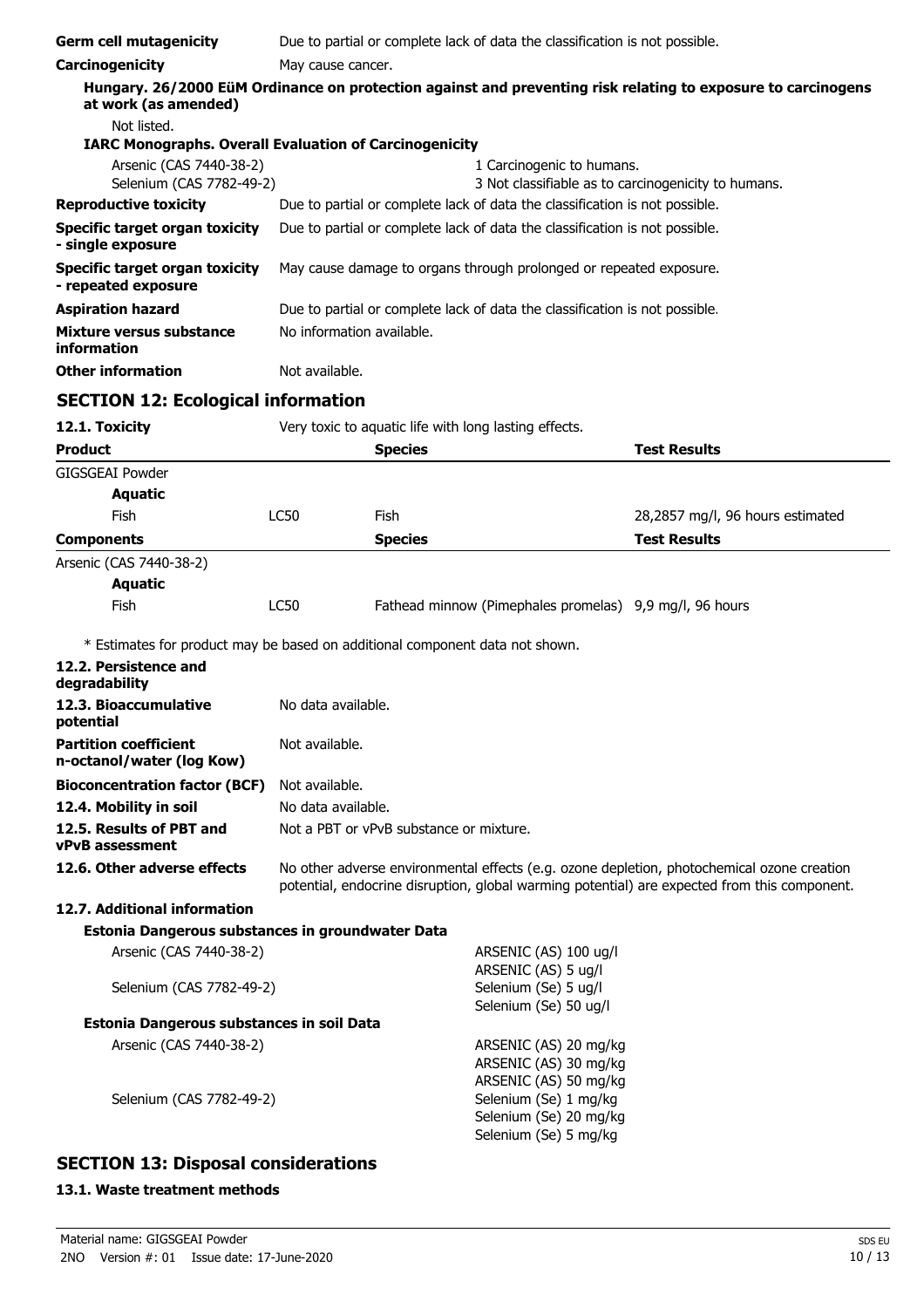| <b>Residual waste</b>                  | Dispose of in accordance with local regulations. Empty containers or liners may retain some product<br>residues. This material and its container must be disposed of in a safe manner (see: Disposal<br>instructions).                                                                                                                            |
|----------------------------------------|---------------------------------------------------------------------------------------------------------------------------------------------------------------------------------------------------------------------------------------------------------------------------------------------------------------------------------------------------|
| <b>Contaminated packaging</b>          | Since emptied containers may retain product residue, follow label warnings even after container is<br>emptied. Empty containers should be taken to an approved waste handling site for recycling or<br>disposal.                                                                                                                                  |
| EU waste code                          | The Waste code should be assigned in discussion between the user, the producer and the waste<br>disposal company.                                                                                                                                                                                                                                 |
| <b>Disposal</b><br>methods/information | Collect and reclaim or dispose in sealed containers at licensed waste disposal site. Do not allow this<br>material to drain into sewers/water supplies. Do not contaminate ponds, waterways or ditches with<br>chemical or used container. Dispose of contents/container in accordance with<br>local/regional/national/international regulations. |
| <b>Special precautions</b>             | Dispose in accordance with all applicable regulations.                                                                                                                                                                                                                                                                                            |

# **SECTION 14: Transport information**

## **ADR**

|             | 14.1. UN number                  | UN3178                                       |
|-------------|----------------------------------|----------------------------------------------|
|             | 14.2. UN proper shipping         | Flammable solid, inorganic, n.o.s. (Silicon) |
|             | name                             |                                              |
|             | 14.3. Transport hazard class(es) |                                              |
|             | <b>Class</b>                     | 4.1                                          |
|             | <b>Subsidiary risk</b>           |                                              |
|             | Label(s)                         | 4.1                                          |
|             | Hazard No. (ADR)                 | 40                                           |
|             | <b>Tunnel restriction</b>        | F                                            |
|             | code                             |                                              |
|             | 14.4. Packing group              | Ш                                            |
|             | 14.5. Environmental              | Yes                                          |
|             | hazards                          |                                              |
|             | 14.6. Special precautions        | Not available.                               |
|             | for user                         |                                              |
| <b>RID</b>  |                                  |                                              |
|             | 14.1. UN number                  | <b>UN3178</b>                                |
|             | 14.2. UN proper shipping         | Flammable solid, inorganic, n.o.s. (Silicon) |
|             | name                             |                                              |
|             | 14.3. Transport hazard class(es) |                                              |
|             | <b>Class</b>                     | 4.1                                          |
|             | <b>Subsidiary risk</b>           | $\overline{\phantom{0}}$                     |
|             | Label(s)                         | 4.1                                          |
|             | 14.4. Packing group              | Ш                                            |
|             | 14.5. Environmental              | Yes                                          |
|             | hazards                          |                                              |
|             | 14.6. Special precautions        | Not available.                               |
|             | for user                         |                                              |
| <b>ADN</b>  |                                  |                                              |
|             | 14.1. UN number                  | UN3178                                       |
|             | 14.2. UN proper shipping         | Flammable solid, inorganic, n.o.s. (Silicon) |
|             | name                             |                                              |
|             | 14.3. Transport hazard class(es) |                                              |
|             | <b>Class</b>                     | 4.1                                          |
|             | <b>Subsidiary risk</b>           | $\overline{\phantom{0}}$                     |
|             | Label(s)                         | 4.1                                          |
|             | 14.4. Packing group              | Ш                                            |
|             | 14.5. Environmental              | Yes                                          |
|             | hazards                          |                                              |
|             | 14.6. Special precautions        | Not available.                               |
|             | for user                         |                                              |
| <b>IATA</b> |                                  |                                              |
|             | 14.1. UN number                  | UN3178                                       |
|             | 14.2. UN proper shipping         | Flammable solid, inorganic, n.o.s. (Silicon) |
|             | name                             |                                              |
|             | 14.3. Transport hazard class(es) |                                              |
|             | <b>Class</b>                     | 4.1                                          |
|             | <b>Subsidiary risk</b>           |                                              |
|             | 14.4. Packing group              | Ш                                            |
|             |                                  |                                              |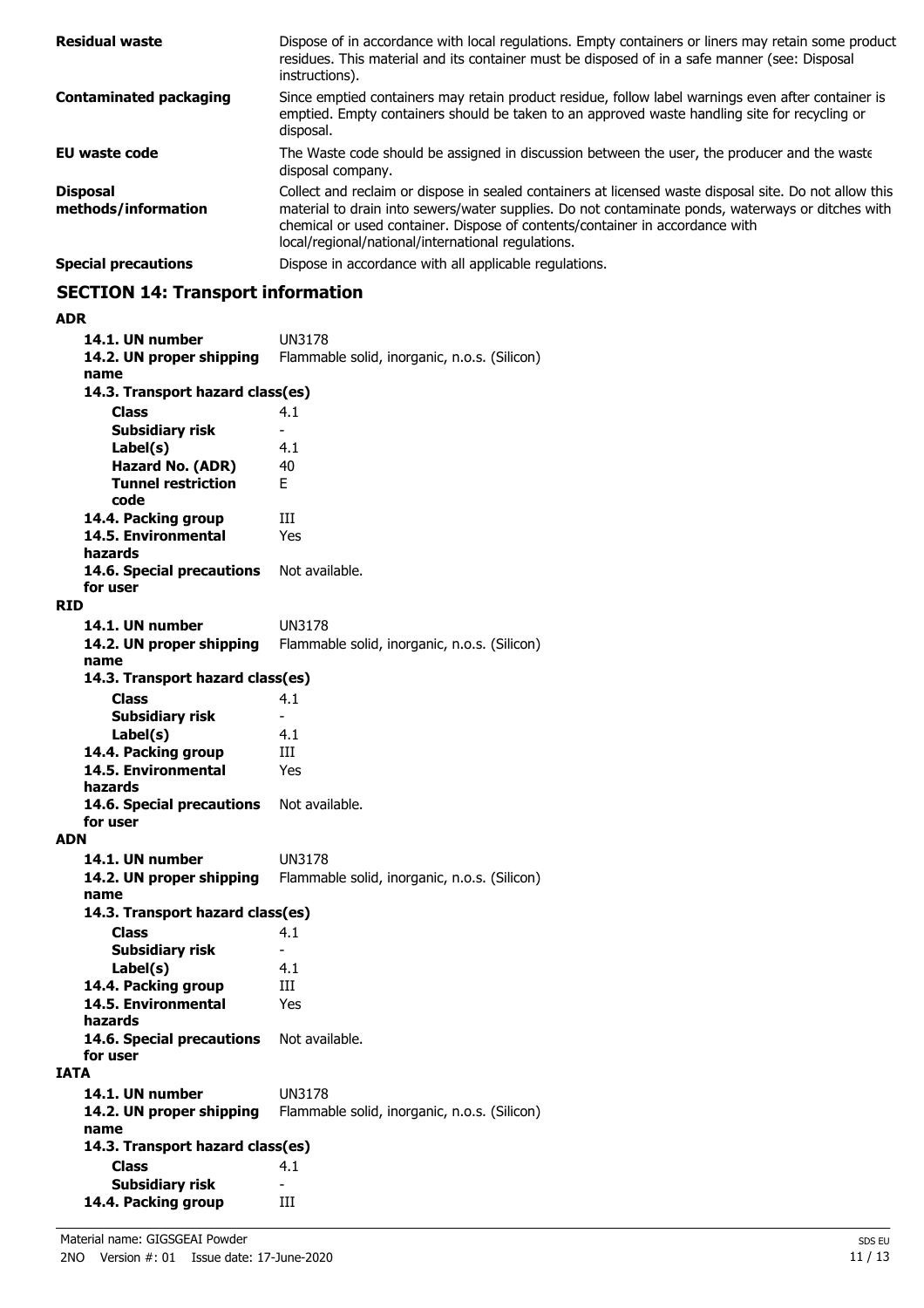| 14.5. Environmental<br>hazards        | Yes                                                            |
|---------------------------------------|----------------------------------------------------------------|
| <b>ERG Code</b>                       | 3L                                                             |
| 14.6. Special precautions<br>for user | Not available.                                                 |
| <b>Other information</b>              |                                                                |
| Passenger and cargo<br>aircraft       | Allowed with restrictions.                                     |
| Cargo aircraft only                   | Allowed with restrictions.                                     |
| <b>IMDG</b>                           |                                                                |
| 14.1. UN number                       | UN3178                                                         |
| 14.2. UN proper shipping              | FLAMMABLE SOLID, INORGANIC, N.O.S. (Silicon), MARINE POLLUTANT |
| name                                  |                                                                |
| 14.3. Transport hazard class(es)      |                                                                |
| <b>Class</b>                          | 4.1                                                            |
| Subsidiary risk                       |                                                                |
| 14.4. Packing group                   | ш                                                              |
| 14.5. Environmental hazards           |                                                                |
| <b>Marine pollutant</b>               | Yes                                                            |
| <b>EmS</b>                            | $F-A, S-G$                                                     |
| 14.6. Special precautions<br>for user | Not available.                                                 |
| ADN; ADR; IATA; IMDG; RID             |                                                                |



**Marine pollutant**



**General information** IMDG Regulated Marine Pollutant.

## **SECTION 15: Regulatory information**

**15.1. Safety, health and environmental regulations/legislation specific for the substance or mixture**

## **EU regulations**

**Regulation (EC) No. 1005/2009 on substances that deplete the ozone layer, Annex I and II, as amended** Not listed.

**Regulation (EC) No. 850/2004 On persistent organic pollutants, Annex I as amended**

#### Not listed.

**Regulation (EU) No. 649/2012 concerning the export and import of dangerous chemicals, Annex I, Part 1 as amended**

#### Not listed.

**Regulation (EU) No. 649/2012 concerning the export and import of dangerous chemicals, Annex I, Part 2 as amended**

#### Not listed.

**Regulation (EU) No. 649/2012 concerning the export and import of dangerous chemicals, Annex I, Part 3 as amended**

Not listed.